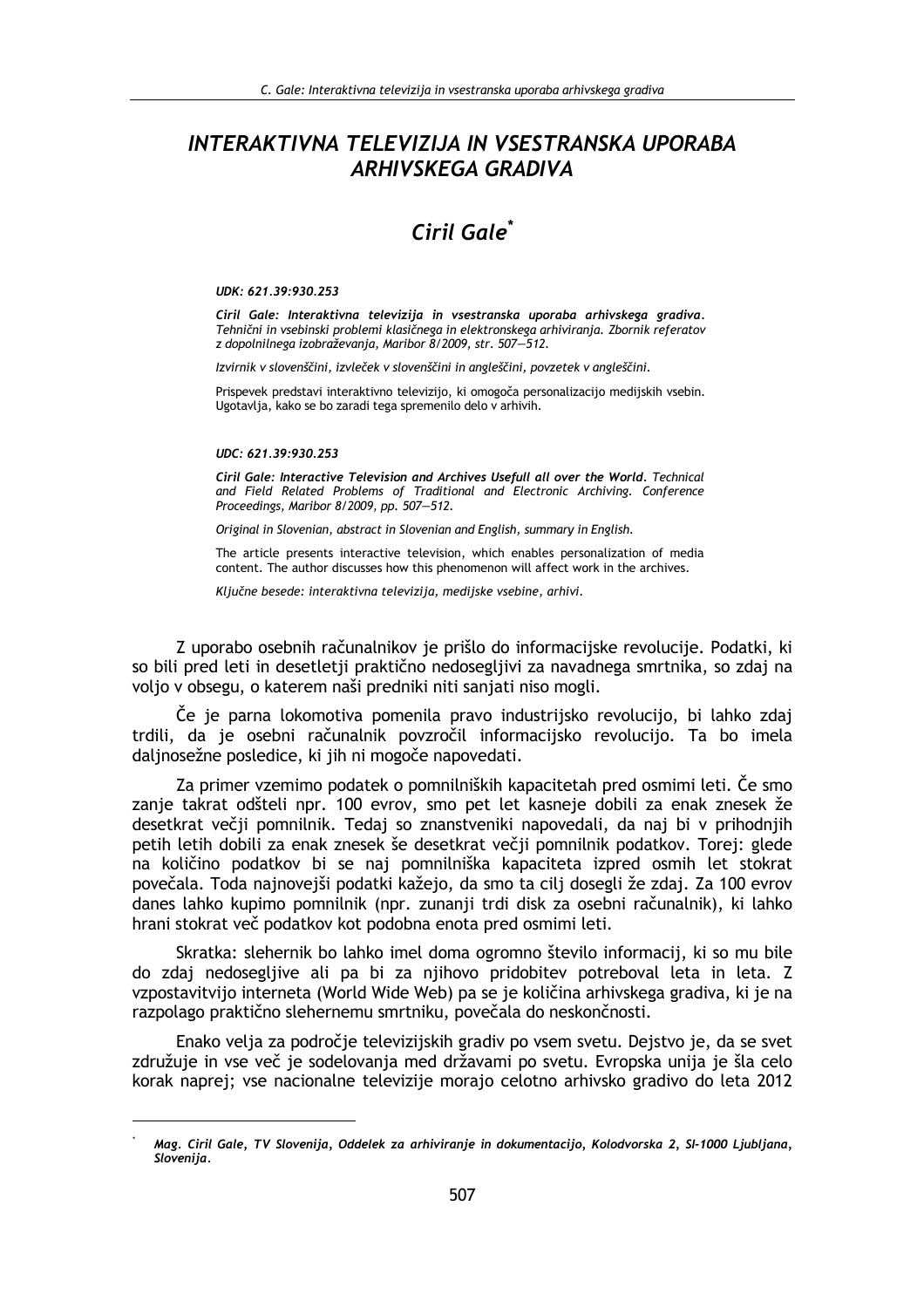spremeniti v digitalno obliko, kar bo seveda omogočalo najširšo izmenjavo v različne namene.

Nekaj podobnega lahko ugotovimo pri številu televizijskih programov. Satelitski krožnik z dvema glavama ter sprejemnikom za digitalne programe, lovi več kot petsto brezplačnih programov iz vsega sveta. Če pri tem upoštevamo, da lahko z dodatnimi sprejemniki (antene, kabli ipd.) dobimo tudi plačljive programe, se število televizijskih programov povzpne na nekaj tisoč. Mnogi televizijski programi potekajo vseh štiriindvajset ur dnevno, zato ne moremo mimo dejstva, da je za povprečnega gledalca-uporabnika pomembna *personalizacija medijskih vsebin*, o kateri večkrat govorim in poudarjam njen pomen.

Arhivsko gradivo bo na razpolago pravnim osebam, državnim in privatnim televizijam in tudi slehernemu posamezniku. Na tem področju je prišlo v zadnjih desetletjih do korenitih sprememb in ena najpomembnejši je vsekakor interaktivna televizija, ki pa spet pomeni nov mejnik v tem mediju.

V človeški naravi je, da stremi k nečemu novemu in boljšemu. Ko so odkrili televizijo, se je stremelo k temu, da bi bila slika (zaslon) čim večja. Ko je znanstvenikom uspelo rešiti ta problem, nenadoma niso bili zadovoljno samo s črnobelo sliko. Najprej smo poznali samo en televizijski program, potem dva in nato vse več. Danes je na voljo na stotine programov, pa gledalci še vedno hočejo nekaj novega. Želja, da bi vplivali na televizijo oziroma televizijski program kot tak, je vse večia. Najprej se je pojavil televizijski sprejemnik s sliko v sliki, nato videorekorderij, ki so omogočali gledanje enega programa in hkratno snemanje drugega. Razvoj znanosti je v zadnjih letih prinesel interaktivno televizijo.

K temu je prpomogel razvoj digitalnih naprav, ki postajajo vse bolj zmogljive v smislu procesorske moči in pomnilniških kapacitet. Digitalni videorekorderji, mobilni telefoni, dlančniki, televizorij in druge naprave so vse boli podobne osebnim računalnikom, kar pomeni, da lahko prikazujejo ter shranjujejo slike in avdio/video zapise.

Pomembno vlogo ima tudi razvoj komunikacijskih povezav, ki omogočajo vse hitrejši dostop do vsebin in spremliajočih podatkov, potrebnih za izvajanje storitev interaktivne digitalne televizije.

Vse te funkcionalnosti omogočajo razvoj storitev interaktivne televizije, kot so dostop do dodatnih informacij, povezanih s trenutno predvajanim programom, interaktivni športni programi z možnostjo komunikacije med različnimi uporabniki in sprejemanjem stav, interaktivne dokumentarne oddaje z možnostjo nastavljanja stopnje detajlov v posredovanih informacijah, interaktivno nakupovanje, upravljanje naprav na daljavo in drugo.

Pri tem bo slehernemu uporabniku v veliko pomoč personalizacija iskanja multimedijskih vsebin, o kateri sem pred leti v Radencih že govoril. Ne bi se želel ponavljati, vendar pa vsem, ki delamo na tem področju, priporočam branje doktorske disertacije z naslovom »Uporabniku prilagojeno iskanje multimedijskih vsebin« dr. Matevža Pogačnika, posebej pa še poglavje o interaktivni televiziji. Slednjo lahko omenjamo zato, ker je v njej skoraj gotovo večina odgovorov na vprašanja, ki se porajajo ob razmišljanju o relaciji med televizijskimi arhivi in interkativno televizijo. To delo vsebuje toliko tehničnih podatkov, da bi moje pisanje lahko obsegalo tudi desetkrat več besedila, pa ne bi zaobjelo vsega, kar je dr. Pogačnik vključil v svoje delo.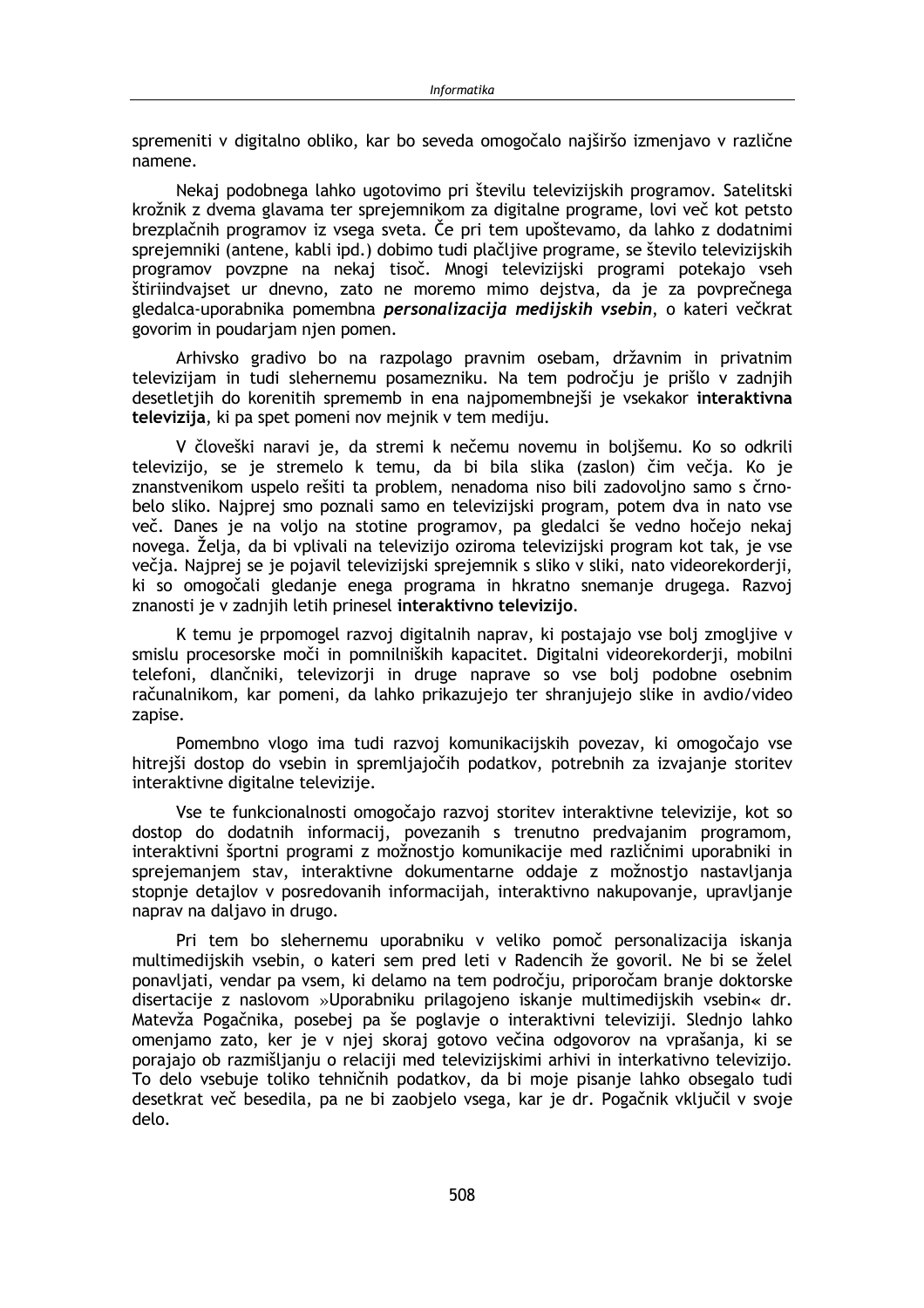Naj povemo le to, da bodo lahko uporabniki televizijskih vsebin še kako vplivali na televizijske programe. Lahko bodo izbirali zorni kot gledanja, na razpolago jim bodo dodatni podatki o udeležencih posameznih dogodkov, pogled v preteklost dogajanj in napovedi za prihodnost, ki so že v arhivih televizii, bodo prav tako na razpolago gledalcu v katerem koli trenutku in kjerkoli (TV anytime and anywhere).

Interaktivna televizija bo omogočila tudi dopolnjevanje arhivov po vsem svetu. Ogromne količine podatkov, ki se bodo izmenjavale med različnimi subjekti tega procesa, dejansko spreminjajo svet v globalno vas, kjer bo vsakdo o vsakemu vedel praktično vse. Računalniški programi bodo omogočali hitrejše shranjevanje gradiva. Prav tako se bo večkratno povečala tudi količina shranjenega gradiva. Vse to bo vplivalo tako na razmišljanje slehernega posameznika o vseh skupaj in v takšnem obsegu, ki ga nihče ne more ne predvideti ne napovedati.

S tem se bo seveda spremenilo tudi delo (v arhivih) arhivistov in arhivarjev. Vse enostavnejši računalniški programi bodo omogočali sprotno arhiviranie podatkov. če ne v celoti pa vsaj deloma. Tudi novinarij, uredniki, režiserji in drugi, ki zdaj obiskujejo arhive, bodo že sami lahko prišli vsaj do nekaterih arhivskih gradiv, ki jih bodo potrebovali pri vsakdanjem delu. Ker prihaja do združevanja - na primer DVD rekorderjev s trdimi diski in televizijskimi sprejemniki - različnih digitalnih naprav, bodo nove naprave deloma že same avtomatično shranjevale oddaje, filme, novinarske prispevke in drugo, kar nastaja v programskem procesu. Arhivisti bodo postali strokovniaki za posamezna področia, t. i. »fahidioti«. Vse mani bo fizičnih nosilcev podatkov, ki jih bodo nadomestili arhivi v digitalni obliki. Razširjenost in razpoložljivost arhivov in arhivskega gradiva ter njegova vsestranska uporaba bodo vplivali na duhovno kulturo vseh in slehernega posameznika.

Možnosti, ki jih nudi interaktivna digitalna televizija, se med seboj precej razlikujejo. Razdelimo jih lahko v več skupin. Ideja o interaktivnih športih oziroma tovrstnih storitvah izhaja iz stališča, da je gledanje televizije družabni dogodek, čeprav uporabniki med gledanjem niso skupaj. Možne storitve, povezane z gledanjem istega TV programa, vključujejo napovedi športnih rezultatov in njihove primerjave med prijatelji, kar je mogoče organizirati v »realnočasne« medsebojne igre in tekmovanja.

Naslednia možnost interaktivnih storitev, povezanih s spremljanjem športnih programov, je pridobivanje dodatnih informacij o aktualnem športnem dogodku. Tipičen primer take storitve je prikazovanje informacij o trenutni statistiki igralcev, klubov ali drugih sorodnih informacij.

Interaktivni dokumentarni programi so vsekakor tisti del interaktivne televizije, pri katerih so glavni kadri povezani v sekvence, ki tvorijo zaključen dokumentarni program. Vsak od glavnih kadrov je povezan s številom dodatnih kadrov, ki omogočajo vpogled v dodatne informacije in podrobnosti. Koliko se bo posamezni gledalec oziroma uporabnik posluževal posebnih možnosti interaktivne televizije, je pač popolnoma odvisno od njega samega.

Televizija je brez dvoma najmočnejši propagandni in oglaševalski medij. Interaktivno oglaševanje in nakupovanje je dodatna storitev tovrstne televizije. Seveda gre tu za širši krog uporabnikov. Nakupovanje produktov, ki so prikazovani v televizijskih programih oziroma oglaševalskih spotih, bo možno sproti ob gledanju televizije. Seveda pa nakupovanje ne bo omejeno samo na propagirane proizvode. Predstavljajte si spremljanje glasbenega koncerta, pri katerem se v delu televizijskega ekrana prikazujejo informacije o igranih skladbah, albumih, na katerih so posnete in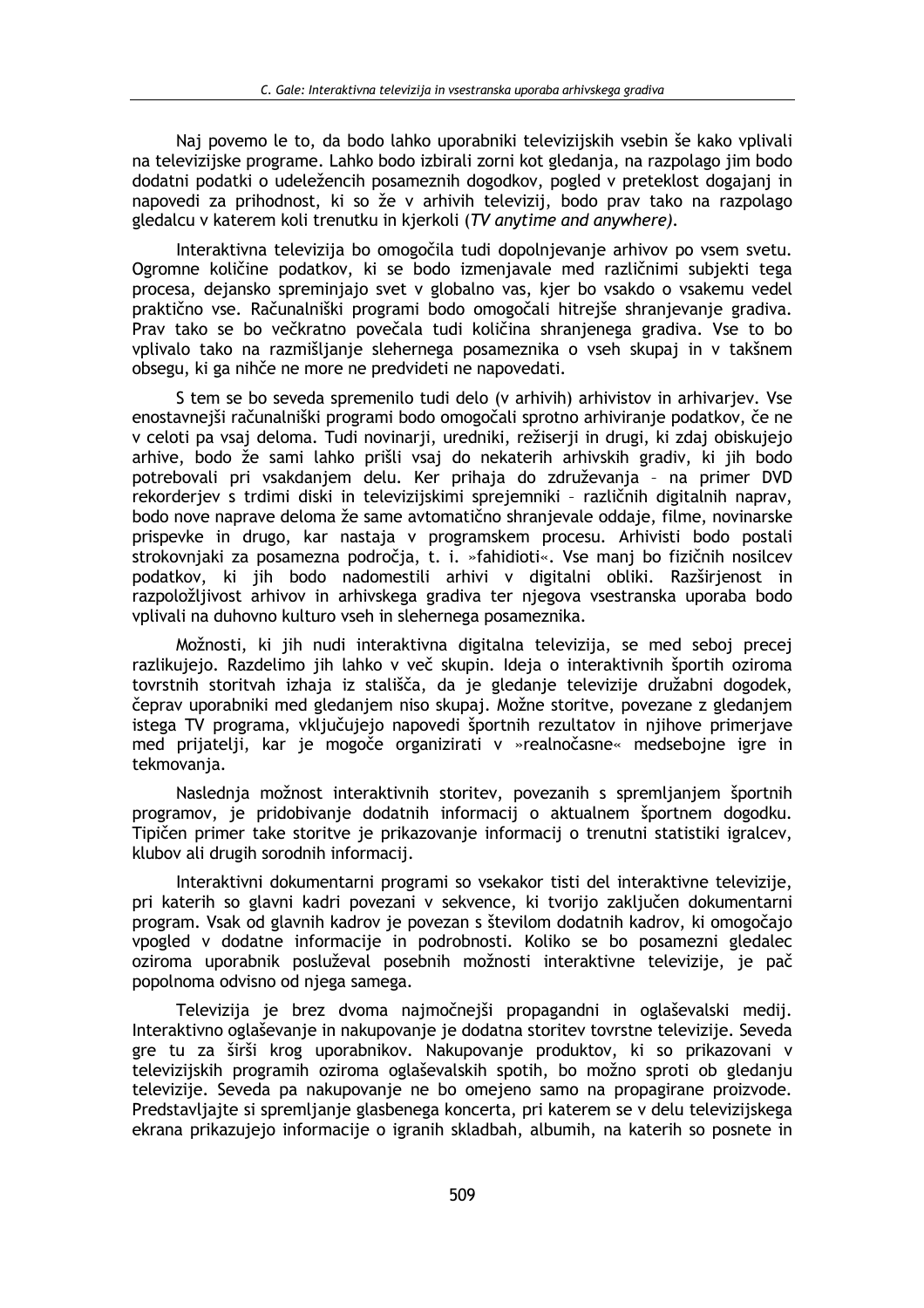seveda založbi ter ceni albuma. Uporabnik bo imel možnost naročiti želeni album preko interaktivne storitve in ga tudi plačati.

Uporabniku prilagojena izbira vsebin ali personalizacija je v bistvu ideja o izdelavi programov, ki uporabnika spremljajo pri izbiri vsebin in na podlagi preteklih izbir sklepajo o priljubljenosti nadaljnjih vsebin. Namen je lajšanje bremena uporabniku, ki se v množici informacij, med katerimi so tudi televizijski programi, ne znajde več, hkrati pa omogoča hitrejši odziv uporabnikov.

Že v uvodu tega razmišljanja smo omenili upravljanje televizijskih naprav na daljavo, ki ga je omogočil razvoj naprednih digitalnih naprav, katere postajajo vse bolj podobne osebnim računalnikom in s tem omogočajo nove funkcionalnosti. Uvedba spletnega strežnika v televizijskih napravah omogoča dostop, pregledovanje in upravljanje z vsebinami, posnetimi na digitalni videorekorder, izbiro novih vsebin, ki naj se posnamejo, in s primernim terminalom celo prenos in gledanje vsebin, posnetih na domači videorekorder.



### Skica interaktivnosti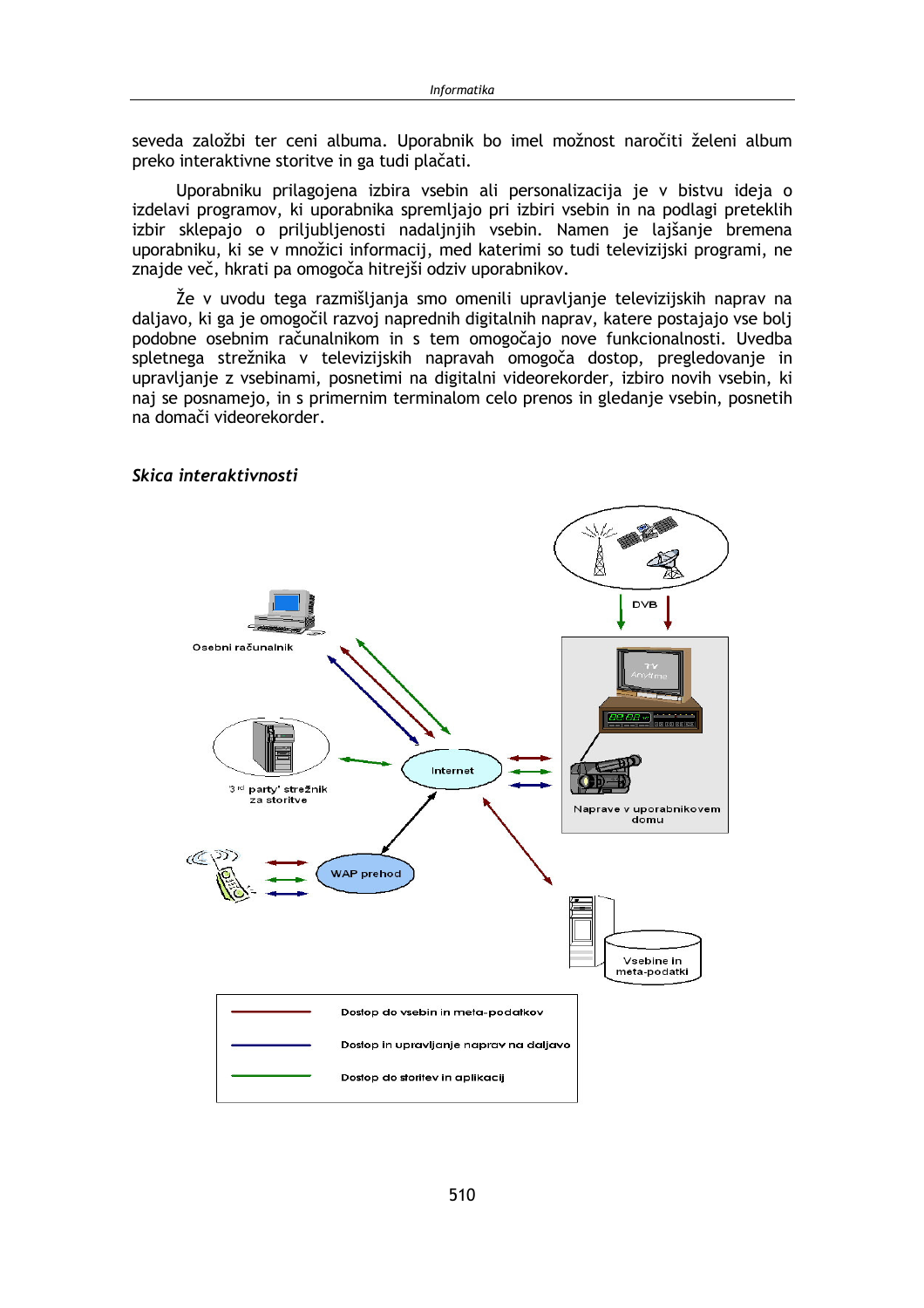Uporabniki se glede načina interakcije s sistemom za avtomatsko izbiro vsebin med seboj precej razlikujejo. Nekateri tovrstnim sistemom ne zaupajo preveč, drugi spet od njih pričakujejo popolno delovanje. Ljudje radi komunicirajo z računalniki, kot da bi ti bili liudie. S stališča uporabnikov je torej za uspešnost delovanja sistema potrebna tudi ustrezna integracija storitev v uporabniški vmesnik.

S tega stališča se sistemi med seboj precej razlikujejo, saj se nekatere storitve, povezane z digitalno televizijo, izvajajo na spletnih strežnikih, druge na digitalnih videorekorderjih ali na samih televizijskih sprejemnikih. Tipičen primer je interaktivni uporabniški vmesnik, uporabljen na prototipu Philipsovega digitalnega videorekorderja. Cilj razvoja tovrstnega uporabniškega vmesnika je bila želja po demonstraciji možnosti, ki jih ponuja standard TV Anytime. Glavna funkcija, ki jo podpira, je virtualni kanal, sestavljen iz TV programov, ki jih je sistem avtomatsko posnel na podlagi uporabniškega modeliranja.

Možnosti za določanje programov, ki naj se posnamejo, so izredno dobre. Uporabnik tako med gledanjem reklame za v prihodnosti predvajani program s pritiskom na gumb določi, naj se ta program posname. Sistem nato preko mehanizmov TV Anytime ugotovi, kdaj in na katerem kanalu bo predvajan.

Iz vsega povedanega lahko sklepamo, da je interaktivna televizija deloma že zdaj povezana s storitvami, ki jih nudijo osebni računalniki. Vgrajevanje posameznih elementov računalnikov v televizijske sprejemnike pa je prvi pogoj za to, da lahko o interaktivni televiziji sploh govorimo. Tu smo že korak naprej: pri združevanju medijskih naprav, ki je bilo v tem razmišljanju tudi že omenjeno. Naslednji koraki so lahko številni in eden od njih vodi na področje arhivskega gradiva in arhivistike na sploh. Gordon Thomas v svoji knjigi »Skrivnostna zgodba Mosada« (Učila, Tržič) govori o računalniškem programu Promis, ki omogoča pri preverjanju podatkov štirinajst milijonov odgovorov z »da/ne« na sekundo. Slednje bo zelo pomembno za vse arhiviste v prihodnosti, ki bodo z vnašaniem parametrov pri iskanju gradiva po arhivih prihranili ogromno časa, prav to pa velja tudi za shranjevanje novih gradiv.

Slovenski akademik dr. Ivan Bratko, sicer eden vodilnih računalniških strokovniakov na svetu, je že pred desetletjem napovedal, da bomo lahko z mislimi prižgali luč v stanovanju ali pa televizijski sprejemnik. Računalniki bodo opremljeni z nairazličneišimi senzorii, ki bodo reagirali na človekove impulze. Če se pri tem nekoliko futurističnem razmišljanju vrnemo k interaktivni televiziji ter arhivom, ugotovimo, da se bo delo na tem področju tako drastično spremenilo, da je delo v prihodnosti zelo tvegano napovedovati. Kakorkoli že bo, še vedno bo vse ostalo odvisno od človeka samega.

## **VIRI IN LITERATURA**

Pričujoče predavanje ni nastalo na temelju branja strokovne literature o arhivistiki temveč kot sprotno razmišljanje o delu v prihodnje. Glede na to, da nisem želel ponavljati in predstavljati nekaj, kar je že predstavljeno, pa strokovni javnosti še ni znano, priporočam branje doktorske disertacije dr. Matevža Pogačnika z naslovom »Uporabniku prilagojeno iskanje multimedijskih vsebin« (Univerza v Ljubljani, Fakulteta za elektrotehniko, Ljubljana 2004), ki sem jo že večkrat omenil in vsebuje vse odgovore na vprašanja, ki jih lahko sproži med radovednejšimi udeleženci letošniega posvetovanja.

Vendar pa je za bolj radovedne in zahtevne pripravljen kratek spisek gradiva, ki je le del nepregledne množice strokovnih del o tej problematiki: